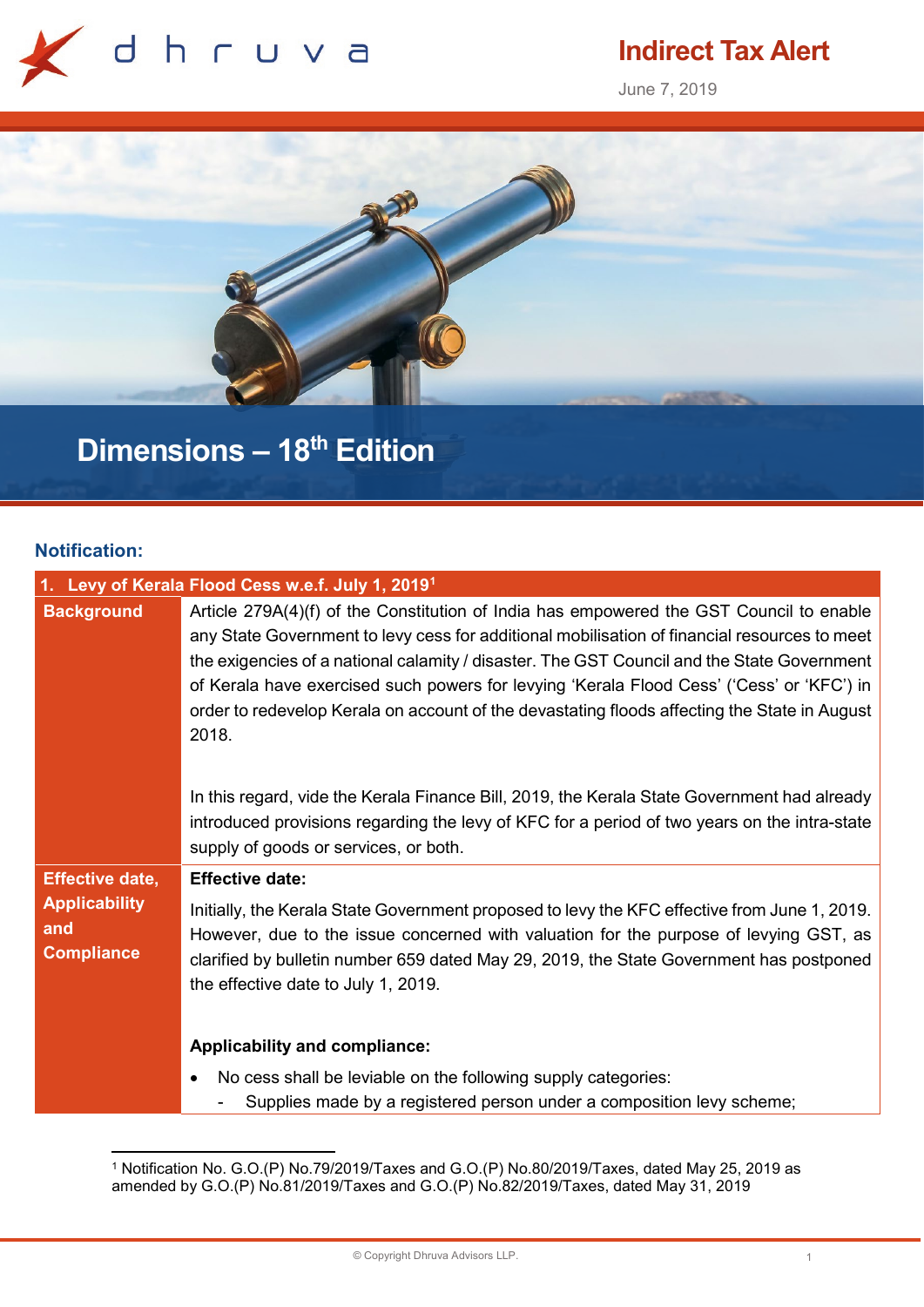

- Supplies of goods or services or both, exempt under Kerala Goods and Services Tax Act, 2017 ('KGST Act'); and
- Supplies made by one registered person to another registered person.
- The Cess shall be payable on the value of supply, as determined under Section 15 of the KGST Act.
- The value of Cess shall be disclosed separately in the invoice issued by the supplier.
- The supplier shall be liable to file a monthly return via the KFC-A online form (on website 'www.keralataxes.gov.in'), along with payment of Cess on or before the due date for filling the GSTR-3B return.
- In order to e-file the return and payment of Cess, a one-time 'user ID and password' shall be generated from the portal.
- The details of intra-state outward supplies made to unregistered persons shall be matched with the corresponding details, as reported in form GSTR-1.
- No refund shall be granted in respect of the Cess paid along with the returns.

### **KFC rates:**

The applicable rates of Cess are captured in the table below:

| Sr. No. | <b>Category of supply</b>             | <b>Rate of Cess</b> |
|---------|---------------------------------------|---------------------|
| 1.1     | Goods which are taxable @ 0.125% SGST | <b>NIL</b>          |
| 2.      | Goods which are taxable $@$ 1.5% SGST | 0.25%               |
| 3.      | Goods which are taxable @ 2.5% SGST   | <b>NIL</b>          |
| 4.      | Goods which are taxable @ 6% SGST     | $1\%$               |
| 5.      | Goods which are taxable @ 9% SGST     |                     |
| 6.      | Goods which are taxable @ 14% SGST    |                     |
| 7.      | Supply of services                    |                     |

## **Dhruva Comments / Observations**

- The filing of KFC return, i.e. KFC-A, will result in an additional compliance burden for taxpayers in the state of Kerala.
- The imposition of KFC by the Kerala State Government is an inaugural step towards levying tax over and above GST. In the event of calamity / disaster, other States may also levy such cess in the future.
- It is worth appreciating that the interpretational issue around considering KFC to form part of value of supply for purposes of levying GST was detected beforehand, thus saving the businesses from another round of representation and litigation.
- While the effective date for levying KFC has been postponed, the industry is advised to make preparations itself in order to comply with the KFC provisions, including but not limited to the readiness of IT systems / accounting software, invoice templates and report customization for preparing returns etc.
- One can expect clarity on the aforesaid valuation issue in the upcoming GST council meeting.